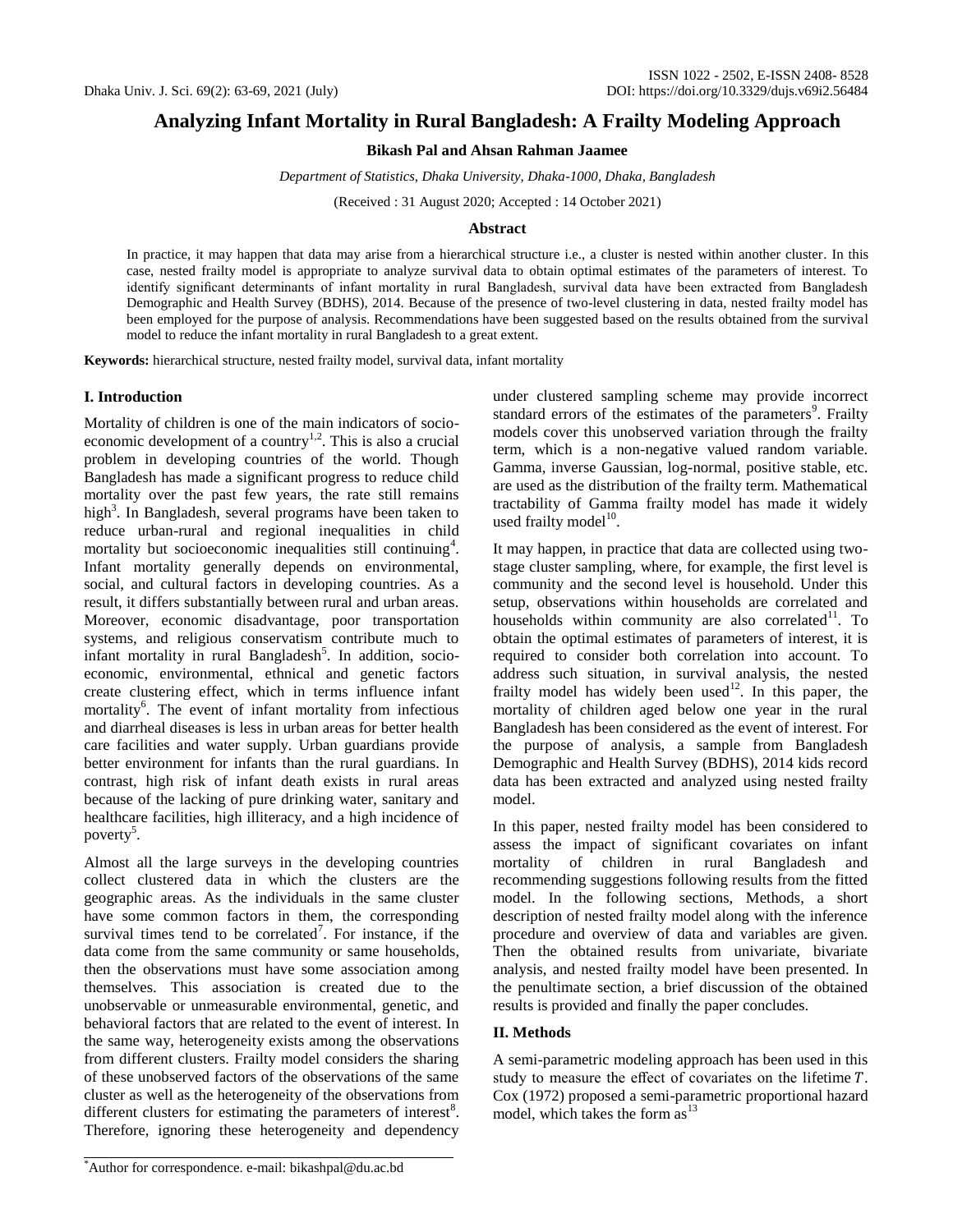$$
h(t|\mathbf{x}) = h_0(t) \exp(\beta' \mathbf{x}),
$$

where  $h_0(t)$  be the baseline hazard function and x be the vector of covariates associated with the vector of regression parameters  $\beta$ .

Nested frailty model is used for capturing the hierarchical clustering effect of the data by including two random effect terms that work multiplicatively on the hazard function. These models are appropriate when data are clustered at hierarchical levels naturally or by design<sup>14</sup>. Let's consider g independent clusters and within the *i*th cluster there are  $n_i$ subclusters. Let  $T_{ijk}$  denotes the survival time under study for the kth subject  $(k = 1, 2, ..., d_{ij})$  from the jth subcluster  $(j = 1, 2, ..., n_i)$  of the *i*th cluster  $(i = 1, 2, ..., g)$ . Then the hazard function for  $k$ th individual in nested frailty model is given by

$$
h_{ijk}(t|u_i u_{ij}) = h_0(t) u_i u_{ij} \exp(\beta' x),
$$
  
 $i = 1, 2, ..., g, j = 1, 2, ..., n_i;$ 

where the cluster random effect  $u_i$  and the sub-cluster random effect  $u_{ij}$  are both independently and identically distributed having nonnegative valued distributions. The mean of the distributions for both  $u_i$  and  $u_{ij}$  are constrained to one and the unknown variances are  $\alpha$  and  $\eta$ , respectively. It is very important to choose frailty distribution properly. Any nonnegative random variable can be used to model frailty<sup>15</sup>. For mathematical simplicity, Gamma distribution has been used in this study as the frailty distribution.

#### **III. Parameter Estimation**

Let  $T_1, T_2, ..., T_l$  be the observed distinct ordered times at which events occurred. Also, let  $R_t$  be the risk set at time  $T_t$ , which consists of the set of individuals who are available in the study at time  $T_t$ . Suppose *l* distinct observed times are found in a censored random sample of size *n* and  $d_t$  be the number of events occurred at time  $T_t$ . In the case of tie, the overall likelihood function for the vector of parameters  $\theta$  can be written as

$$
L(\theta) = \prod_{i=1}^{g} \left[ \int_{0}^{\infty} \left( \prod_{j=1}^{n_i} \left[ \frac{1}{2} \right] \right) \left( \frac{1}{2} \right) \right]
$$

$$
\int_{0}^{\infty} \prod_{t=1}^{l_{ij}} \frac{\prod_{k \in D_t} \exp(\beta' x_k) u_i u_{ij}}{\left( \prod_{k \in R_t} \exp(\beta' x_k) u_i u_{ij} \right)^{D_t}}
$$

$$
\frac{u_i^{\frac{1}{\alpha}-1} \exp(-\frac{u_i}{\alpha})}{\alpha^{\frac{1}{\alpha}r} \left( \frac{1}{\alpha} \right)} du_{ij} \right] \frac{u_i^{\frac{1}{\alpha}-1} \exp(-\frac{u_i}{\eta})}{\eta^{\frac{1}{\eta}} r \left( \frac{1}{\eta} \right)} du_i \right].
$$

To obtain optimal estimates of the parameters, the penalized log-likelihood function of the above likelihood function has been optimized by the robust Marquardt algorithm<sup>16</sup>, which is a combination between a Newton Raphson algorithm and a steepest descent algorithm under the function "frailtyPenal" of R package "frailtypack".

#### **IV. Data and Variables**

The data set used in this study have been extracted from Bangladesh Demographic and Health Survey (BDHS), 2014. Two-stage stratified sample of households is used in conducting the survey. In the first stage, 600 EAs are selected with probability proportional to the EA size and in the second-stage of sampling, on an average, a systematic sample of 30 households has been selected per EA to provide statistically reliable estimates for key demographic and health related variables for the country as a whole, for both urban and rural areas separately. The event of interest is infant mortality in the rural Bangladesh, and the corresponding independent variables, based on previous literature review, are region [Dhaka, Barisal, Chittagong, Khulna, Rajshahi, Rangpur, Sylhet], maternal education [No, Primary, Secondary, Higher], source of drinking water [Safe and Unsafe], toilet facilities [Safe and Unsafe], domestic violence [Yes or No], awareness about child health care [Respondent and Others], NGO membership [Non-member, Member], access to media [Unexposed and Exposed], working status of mother [Yes or No], age of mother at first birth [Less than or equal to 20 year and Above 20 year], sex of child [Male and Female], birth order number [Other than first birth and First birth], religion [Muslim and Non-Muslim], preceding birth interval [Less than equal to 18 months and Above 18 months], fathers education [No, Primary, Secondary, Higher], sex of household head [Male, Female], number of antenatal care visit [Less than 4, More than or equal to 4], and fathers occupation [Farmer, Service or business, Labor or others]. All these variables have been categorized according to previous literature review, and after deleting missing cases, 4889 observations have been found ready for analysis.

# **V. Results**

#### *Univariate Analysis*

The rural respondents are more or less equally distributed among the divisions. Chittagong division has the highest percentage (18.8%) of respondents and Khulna division has the lowest one (10.7%). Though very few (6.4%) respondents are highly educated, almost half of them have completed secondary education (45.5%), while about onethird have primary education (30.1%). But, still 18% respondents having no education is a matter of concern. It's a matter of joy that 96.6% and 91.5% of the respondents have safe drinking water and toilet facility, respectively. Exactly one-third (33.3%) respondents are victim of domestic violence. 69.2% respondents have taken health care of their child by themselves. It has been found that 30.8% mothers have not taken direct care of their children, which is not a small percentage indeed. Only 32.7% respondents are NGO members. Almost half (49.3%) of the respondents are exposed to media implying still 50.7% have had no opportunity to be exposed. Most of the respondents (85%) have had their first birth at or before age 20, which is obviously a big issue to concern. There are almost equal percentage (51.4% and 48.6%) of male and female child,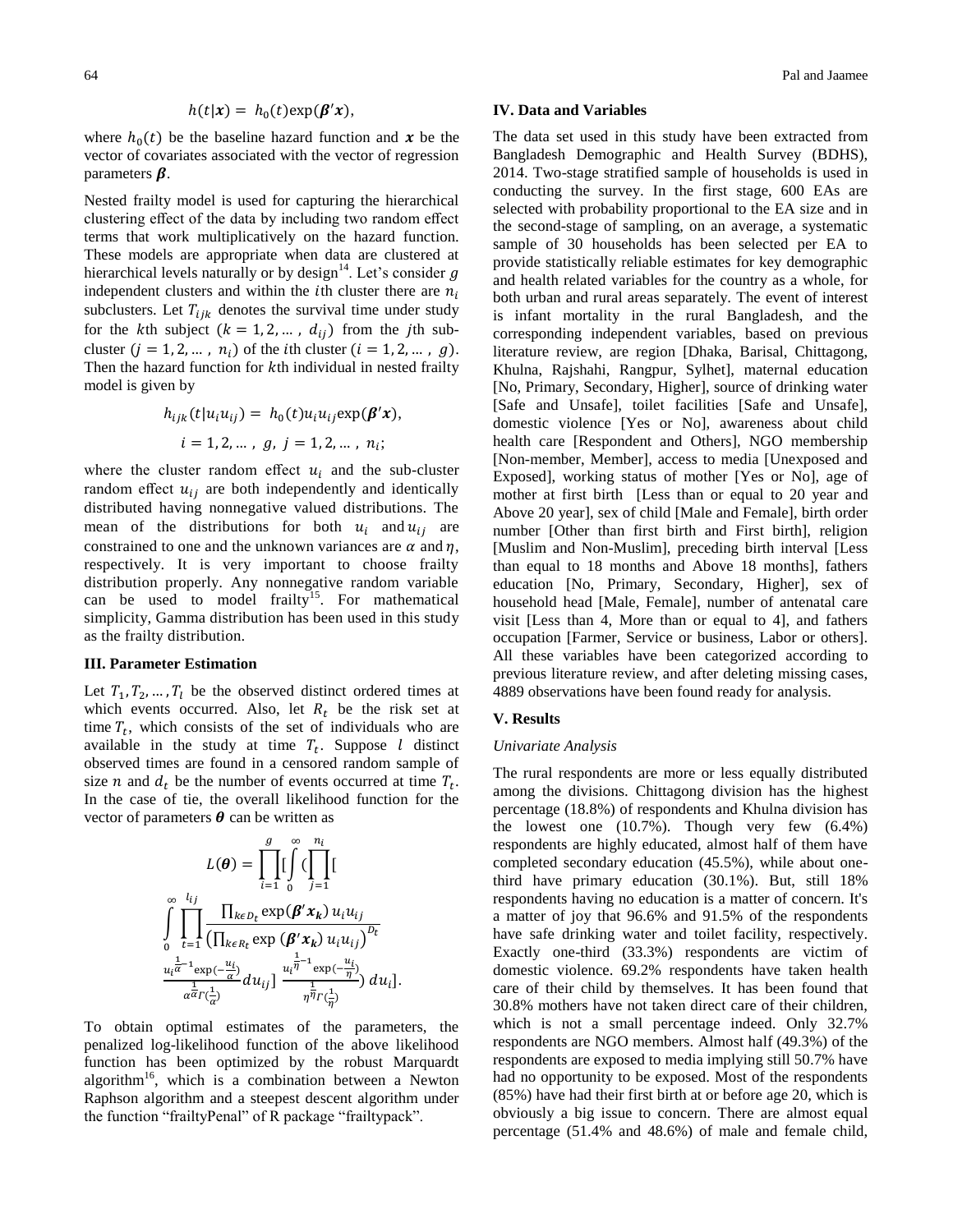respectively, in this study. Only 34.9% of the children are first birth to their mothers. Majority (72.8%) of the respondents are non-worker. Among the respondents, 92.1% are Muslim. 79.3% respondents have at least 18 month gap between taking index birth and previous birth. It should be noted that for the first birth, time to take first baby after marriage is considered as the preceding birth interval. Most (91%) of the household heads are male. Very few (9.7%) fathers have higher education, whereas almost one-third (29.3%) have no education, one-third (33%) have primary, and rest one-third (28%) have secondary education. Almost equal percentage of fathers (29.6% and 27.8%) are farmer and service/businessmen, respectively. Rest of them (42.2%) are labor or in other professions. In our study, most of the rural mothers (74.5%) took antenatal care visit less than four times.

#### *Bivariate Analysis*

The bivariate technique involving the Product-Limit estimator<sup>17</sup> for survival function along with log-rank test<sup>18</sup>

has been used, rather than other ways of bivariate analysis like correlation, cross-tabulation, measure of association by chi-square test, as these techniques can't handle censoring properly. Table 1 presents the comparison of the survival probabilities for socio-economic and demographic variables along with log-rank test p-value. The variables with significant impact on mortality of infants in rural Bangladesh at 5% level of significance are Region, Toilet Facility, Domestic Violence, Access to Media, Preceding Birth Interval, and Sex of Household Head; whereas Maternal education, Source of Drinking Water, Awareness about Child Health Care, NGO Membership, Age of Mother at First Birth, Sex of Child, Birth Order Number, Working Status of Mother, Religion, Fathers Education, Number of Antenatal Care Visit, and Fathers occupation are found to have no significant association. Along with the bivariate significant variables, NGO Membership, Religion, Working Status of Mother and Birth Order Number are also included in the nested frailty model as the long rank test pvalues corresponding to these covariates are small.

**Table 1. Log-rank test of survival times between the different categories for the selected socio-economic and demographic variables on infant mortality in rural Bangladesh from BDHS, 2014 data**

| <b>Covariates</b>                        | <b>Survival Probability (at</b><br>most of the time points) | p-value |
|------------------------------------------|-------------------------------------------------------------|---------|
| <b>Region</b>                            |                                                             | 0.019   |
| <b>Dhaka</b>                             | Barisal > Dhaka > Chittagong >                              |         |
| <b>Barisal</b>                           | Rajshahi > Rangpur > Khulna >                               |         |
| Chittagong                               | Sylhet                                                      |         |
| Khulna                                   |                                                             |         |
| Rajshahi                                 |                                                             |         |
| Rangpur                                  |                                                             |         |
| Sylhet                                   |                                                             |         |
| <b>Maternal Education</b>                |                                                             | 0.280   |
| No education                             | Higher > Secondary > Primary >                              |         |
| Primary                                  | No education                                                |         |
| Secondary                                |                                                             |         |
| Higher                                   |                                                             |         |
| <b>Source of Drinking Water</b>          |                                                             | 0.580   |
| Safe                                     | Safe > Unsafe                                               |         |
| Unsafe                                   |                                                             |         |
| <b>Toilet Facility</b>                   |                                                             | 0.006   |
| Safe                                     | $Safe$ > Unsafe                                             |         |
| Unsafe                                   |                                                             |         |
| <b>Domestic Violence</b>                 |                                                             | 0.004   |
| N <sub>0</sub>                           | No > Yes                                                    |         |
| Yes                                      |                                                             |         |
| <b>Awareness about Child Health Care</b> |                                                             | 0.240   |
| Respondent                               | Respondent > Others                                         |         |
| Others                                   |                                                             |         |
| <b>NGO Membership</b>                    |                                                             | 0.076   |
| Non-member                               | Non-member > Member                                         |         |
| Member                                   |                                                             |         |
| <b>Access to Media</b>                   |                                                             | 0.044   |
| Unexposed                                | Exposed > Unexposed                                         |         |
| Exposed                                  |                                                             |         |
| <b>Age of Mother at First Birth</b>      |                                                             | 0.850   |
| Less than or equal to 20 years           | Less than or equal to 20 years $>$                          |         |
| Above 20 years                           | Above 20 years                                              |         |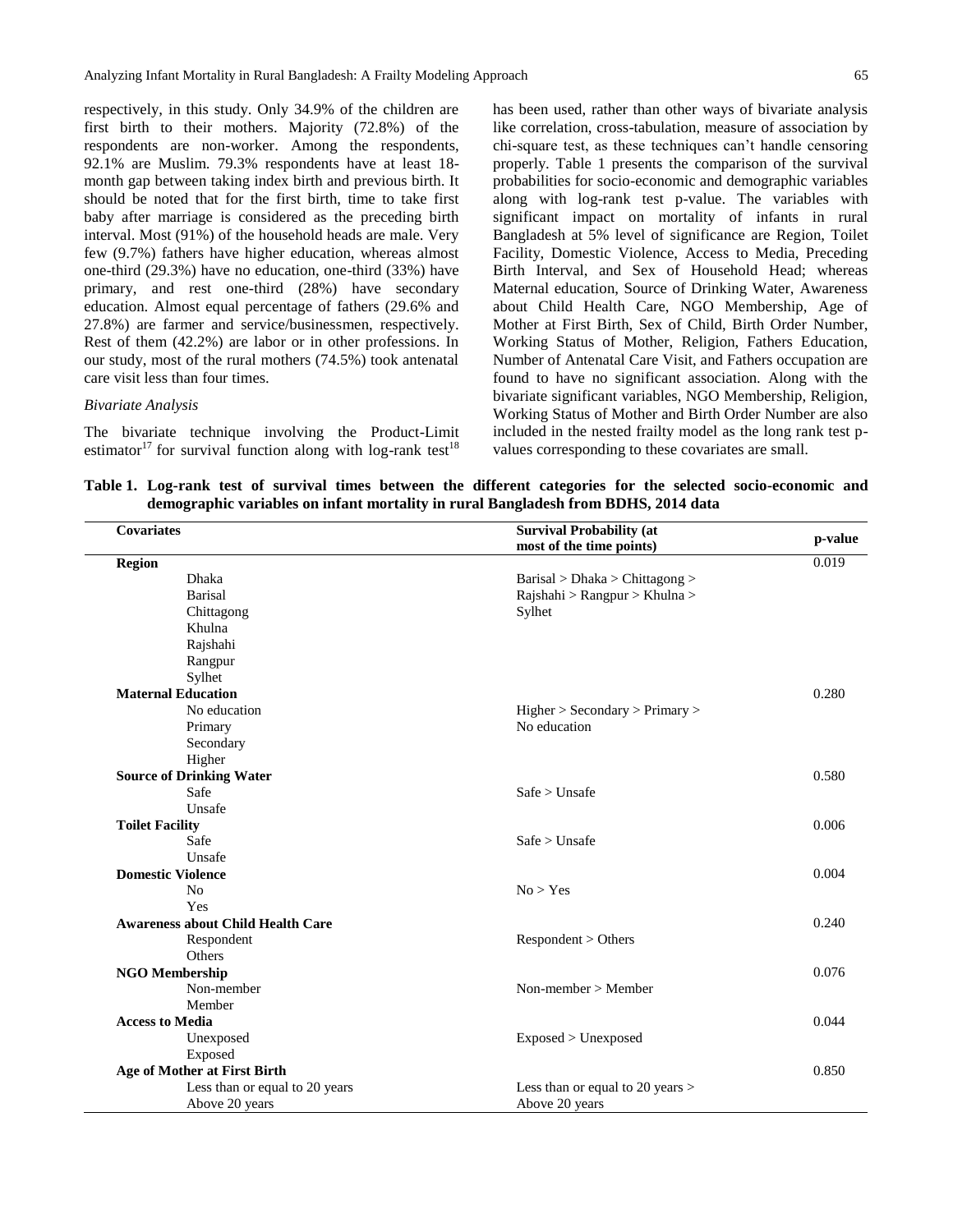| <b>Covariates</b>                     | <b>Survival Probability (at</b><br>most of the time points) | p-value |
|---------------------------------------|-------------------------------------------------------------|---------|
| <b>Sex of Child</b>                   |                                                             | 0.950   |
| Female                                | Male > Female                                               |         |
| Male                                  |                                                             |         |
| <b>Birth Order Number</b>             |                                                             | 0.150   |
| Other than first birth                | Other than first birth $>$ First birth                      |         |
| First birth                           |                                                             |         |
| <b>Working Status of Mother</b>       |                                                             | 0.140   |
| N <sub>0</sub>                        | No > Yes                                                    |         |
| Yes                                   |                                                             |         |
| Religion                              |                                                             | 0.085   |
| Non-Muslim                            | $Muslim > Non-Muslim$                                       |         |
| Muslim                                |                                                             |         |
| <b>Preceding Birth Interval</b>       |                                                             | 0.021   |
| Less than or equal to 18 months       | Above 18 months $>$                                         |         |
| Above 18 months                       | Less than or equal to 18 months                             |         |
| <b>Fathers Education</b>              |                                                             | 0.100   |
| No education                          | Higher > Secondary > Primary >                              |         |
| Primary                               | No education                                                |         |
| Secondary                             |                                                             |         |
| Higher                                |                                                             |         |
| <b>Sex of Household Head</b>          |                                                             | 0.030   |
| Male                                  | Female > Male                                               |         |
| Female                                |                                                             |         |
| <b>Number of Antenatal Care Visit</b> |                                                             | 0.800   |
| Less than 4                           | More than or equal to $4 >$                                 |         |
| More than or equal to 4               | Less than 4                                                 |         |
| <b>Fathers Occupation</b>             |                                                             | 0.500   |
| Farmer                                | Service or business $>$                                     |         |
| Service or business                   | Labor or others > Farmer                                    |         |
| Labor or others                       |                                                             |         |

## *Multivariable Analysis*

Nested frailty model has been employed to analyze infant mortality data in rural Bangladesh with the selected variables from bivariate analysis and the results are shown in Table 2. It is found that the variables Region, Toilet Facility, Domestic Violence, NGO Membership, Working Status of Mother, Birth Order Number, Religion, and Sex of Household Head have significant impact on infant mortality, whereas Access to Media and Preceding Birth Interval is insignificant. The estimated frailty variance terms for both the community and mother level are significant with p-values less than 0.001 and 0.026, respectively. This clearly indicates the presence of dependency in infant mortality data for both community and mother level.

It is found from Table 2 that the hazard of occurring infant mortality for a child residing in rural Barisal division is  $(1 - 0.812) \times 100\% = 18.8\%$  lower than that of a child from rural Dhaka division. Similarly, for a child from rural Chittagong (43.9%), Khulna (79.3%), Rajshahi (9.5%), Rangpur (29.6%), and Sylhet division (152.4%) have higher hazard of having infant mortality than that of a child from rural Dhaka division. Here, the hazard ratio of a child from rural Sylhet division varies significantly from that of Dhaka division with p-value 0.003. The hazard of occurring infant death for a rural child who belongs to the household with unsafe toilet facilities is 1.725 times compared to that of a child from household with safe toilet facilities with p-value 0.051. Domestic violence has been turned out as a potential determinant of infant mortality in rural Bangladesh (p-value  $= 0.037$ ). If a mother is victim to domestic violence, her child has 1.449 times as much as hazard of occurring infant mortality compared to a child who is from non-victimized mother. Moreover, a rural child whose mother is member of NGO has 1.540 times as much as hazard of dying before celebrating first birthday compared to a child from nonmember mother and this difference is significant with p-value 0.022. In this study, for the variable Birth Order Number, a child who is first birth to his/her mother has 92.4% higher hazard of occurring infant mortality than that of a child who is other than first birth to his/her mother with p-value 0.010. It has been found that the hazard of occurring infant mortality for a rural child whose mother works outside is significantly (p-value  $= 0.015$ ) 63.7% higher than that of a child whose mother doesn't work outside. In this study, religion is also a potential risk factor for infant mortality (p-value  $= 0.005$ ). A child from rural Muslim mother has 2.993 times as much as hazard of occurring infant mortality compared to a child who is from non-Muslim mother. It is also evident that the rural child who belongs to the family headed by female has significantly 50.9% lower hazard of occurring infant mortality than the child whose family is headed by male with p-value 0.054.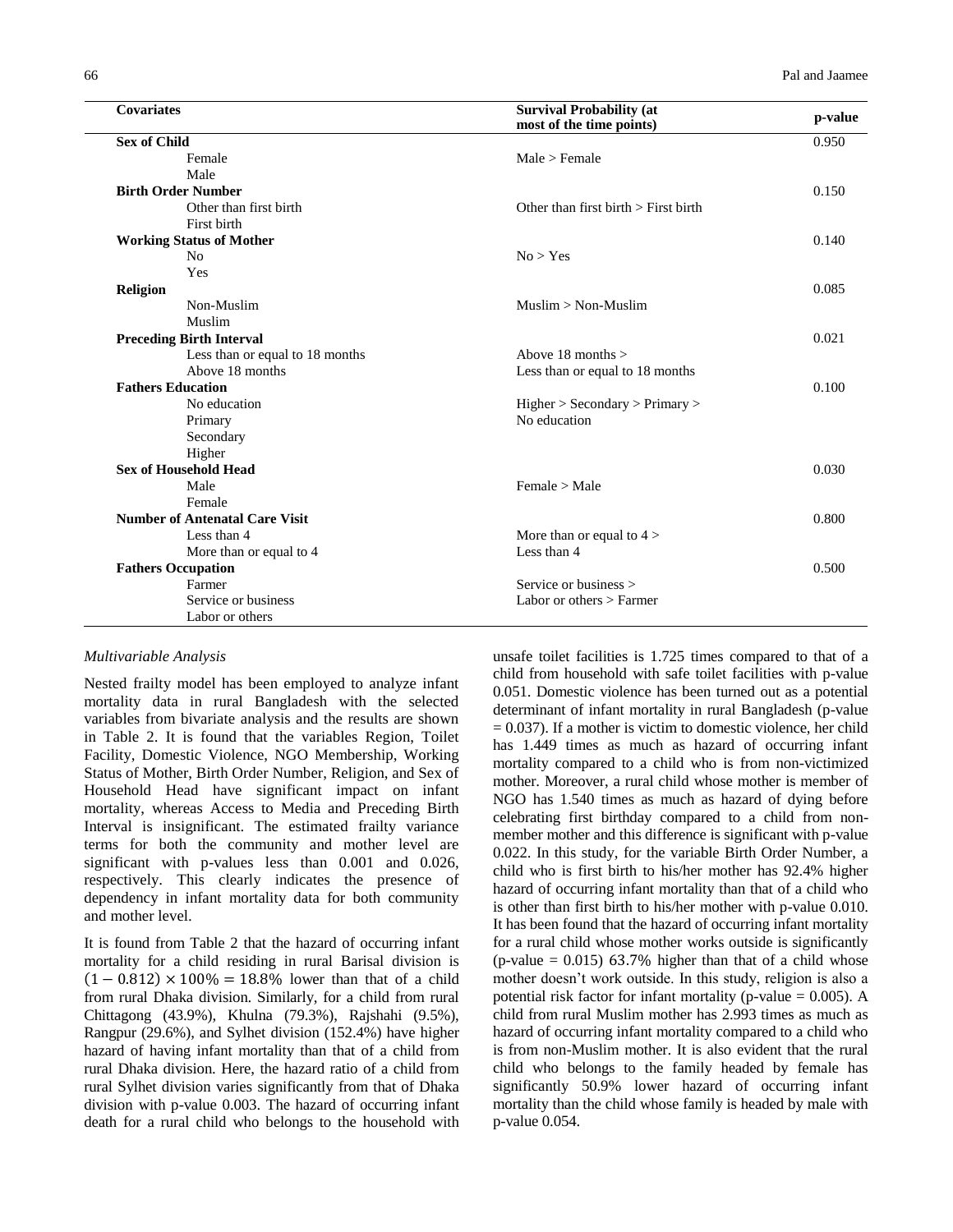**Table 2. Nested frailty model estimates of the selected variables for infant mortality in rural Bangladesh from BDHS, 2014 data along with standard error (SE), hazard ratio (HR) and p-value**

| <b>Covariates</b>                 | Coefficient              | ${\bf SE}$               | HR                       | p-value                  |
|-----------------------------------|--------------------------|--------------------------|--------------------------|--------------------------|
| <b>Region</b>                     |                          |                          |                          |                          |
| Dhaka                             |                          | $\overline{\phantom{a}}$ | $\overline{\phantom{a}}$ | $\blacksquare$           |
| <b>Barisal</b>                    | $-0.207$                 | 0.382                    | 0.812                    | 0.587                    |
| Chittagong                        | 0.364                    | 0.323                    | 1.439                    | 0.262                    |
| Khulna                            | 0.584                    | 0.348                    | 1.793                    | 0.093                    |
| Rajshahi                          | 0.090                    | 0.349                    | 1.095                    | 0.794                    |
| Rangpur                           | 0.260                    | 0.343                    | 1.296                    | 0.447                    |
| Sylhet                            | 0.925                    | 0.318                    | 2.524                    | 0.003                    |
| <b>Toilet Facility</b>            |                          |                          |                          |                          |
| Safe                              | $\overline{\phantom{a}}$ | $\overline{\phantom{a}}$ | $\overline{\phantom{a}}$ | $\blacksquare$           |
| Unsafe                            | 0.545                    | 0.280                    | 1.725                    | 0.051                    |
| <b>Domestic Violence</b>          |                          |                          |                          |                          |
| $\rm No$                          | $\overline{\phantom{a}}$ | $\overline{\phantom{a}}$ | $\overline{\phantom{0}}$ | $\overline{\phantom{a}}$ |
| Yes                               | 0.371                    | 0.178                    | 1.449                    | 0.037                    |
| <b>NGO Membership</b>             |                          |                          |                          |                          |
| Non-member                        | $\overline{\phantom{a}}$ | $\overline{\phantom{a}}$ | $\overline{\phantom{a}}$ | $\overline{\phantom{0}}$ |
| Member                            | 0.432                    | 0.189                    | 1.540                    | 0.022                    |
| <b>Access to Media</b>            |                          |                          |                          |                          |
| Unexposed                         |                          | $\overline{\phantom{a}}$ |                          | $\overline{\phantom{a}}$ |
| Exposed                           | $-0.293$                 | 0.183                    | 0.745                    | 0.109                    |
| <b>Birth Order Number</b>         |                          |                          |                          |                          |
| Other than first birth            |                          | $\overline{\phantom{a}}$ |                          |                          |
| First birth                       | 0.654                    | 0.254                    | 1.924                    | 0.010                    |
| <b>Working Status of Mother</b>   |                          |                          |                          |                          |
| No                                |                          |                          |                          | $\overline{\phantom{0}}$ |
| Yes                               | 0.493                    | 0.202                    | 1.637                    | 0.015                    |
| Religion                          |                          |                          |                          |                          |
| Non-Muslim                        |                          | $\overline{\phantom{a}}$ | $\overline{\phantom{0}}$ | $\overline{\phantom{0}}$ |
| Muslim                            | 1.096                    | 0.393                    | 2.993                    | 0.005                    |
| <b>Preceding Birth Interval</b>   |                          |                          |                          |                          |
| Less than or equal to 18 months   |                          |                          |                          | $\overline{a}$           |
| Above 18 months                   | $-0.019$                 | 0.230                    | 0.980                    | 0.933                    |
| <b>Sex of Household Head</b>      |                          |                          |                          |                          |
| Male                              |                          |                          |                          |                          |
| Female                            | $-0.709$                 | 0.368                    | 0.491                    | 0.054                    |
| <b>Variance of Random Effects</b> |                          |                          |                          |                          |
| Community                         |                          |                          |                          |                          |
| Mother                            | 0.007                    | < 0.001                  |                          | < 0.001                  |
| Log-likelihood                    | 6.070                    | 3.141                    |                          | 0.026                    |
|                                   | $-1252.78$               |                          |                          |                          |

## **VI. Discussion**

The main focus of this work is to search for the potential determinants on infant mortality in rural Bangladesh through analyzing the data obtained from Bangladesh Demographic and Health Survey (BDHS), 2014. Because of the presence of two-stage clustering effect in the data, nested frailty model has been used to find optimal results. The analysis reveals that there exists significant regional difference, which should be reduced to decrease the rural infant mortality. Similar result has been found in previous study conducted in Bangladesh<sup>4</sup>. Survival of children before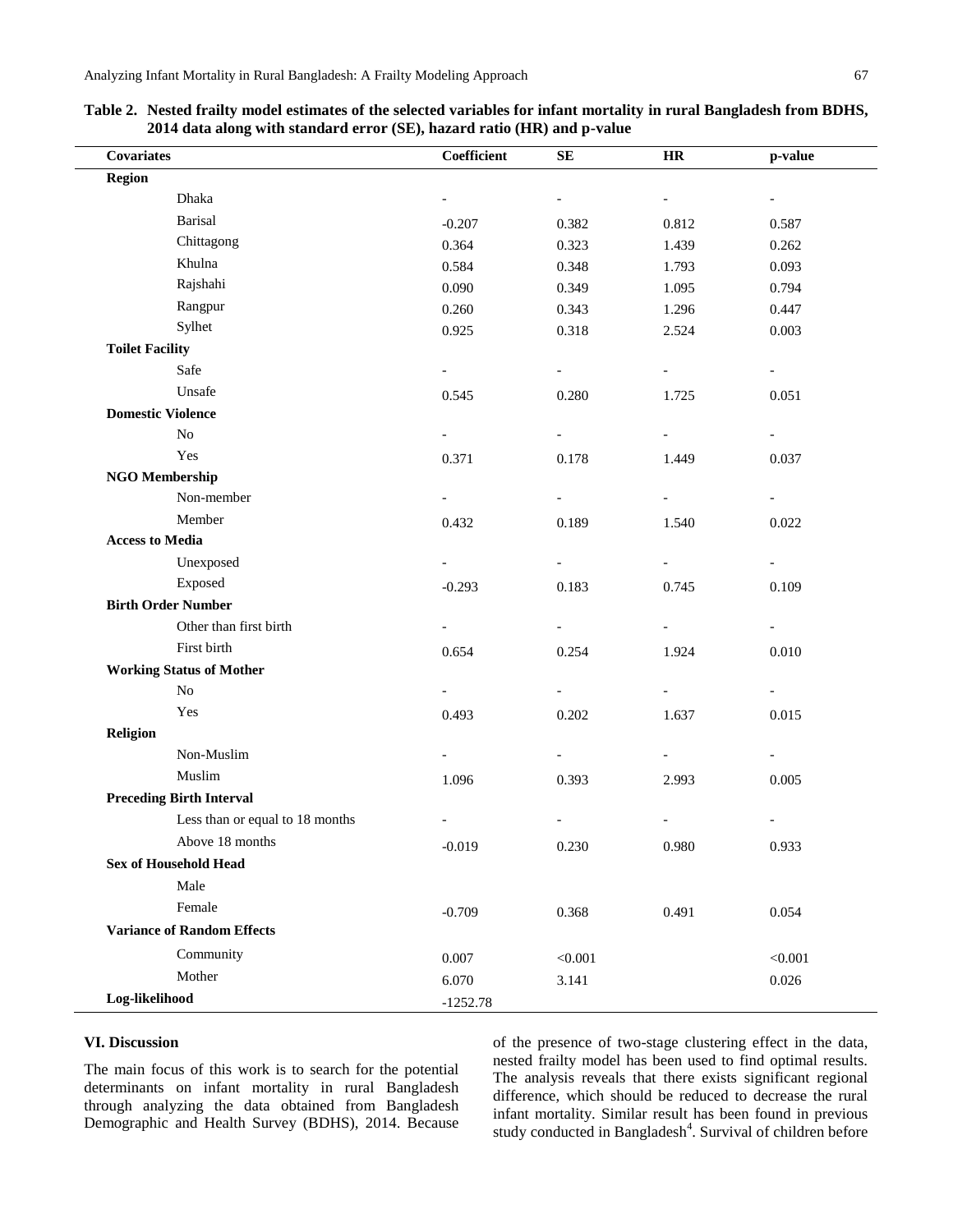reaching first year in life is significantly worse for the rural children of Sylhet division of Bangladesh than those residing in the rural Dhaka division. This high risk may occur due to the territorial advancement, social improvement activity in the division, population density, as well as regional economic resources<sup>7</sup>. Toilet facility has been found to have a significant impact for infant death, which is due to the fact that unsafe toilet system causes many virus-bacteria related diseases. These diseases are a great threat to the lives of the children younger than one year<sup>19</sup>. Children residing in the households with safe toilet facilities get a healthy environment in their childhood and this is why, they immune to several diseases<sup>1</sup>[.](#page-5-0) This study also finds the evidence that domestic violence causes more death to the infants. The victim mothers may not take proper care of their children due to this violence<sup>20</sup>. The children from NGO member mothers have the lowest survival probability, which may happen because the NGO members are usually too poor to have education and other facilities and also the rich NGO members are too busy to take care of their children<sup>21</sup>. The analysis also suggests that infant mortality is worse for the children who are first birth to their mothers compared to the children who are other than first birth to their mothers. The cause might be that first birth babies are coming from younger mothers and these mothers may face complicacy during the period of pregnancy and at the delivery time because of the physical immaturity<sup>22</sup>. In addition, these mothers may have limited knowledge about their child health<sup>23</sup>. Similar result has been found on child mortality that infant death is higher for the children from working mother<sup>6,24</sup>. It is easy to understand that working mothers can't manage enough time for their children. Even, in many cases, maternity leave is also not available according to the demand, which is responsible for causing harm to the upcoming baby<sup>24</sup>. Religion has been found significant in this study. The children from Muslim mothers are more prone to die before celebrating their first birthday<sup>25</sup>. The rural Muslim families may lack in proper health and education facilities to bring up their babies carefully<sup>26</sup>. It is also important for infant mortality that whether the household head is male or female<sup>27</sup>. Our study finds that if the head of the household is a woman, there prevails lower chance of infant mortality.

# **VII. Conclusion**

A dataset has been extracted from Bangladesh Demographic and Health Survey (BDHS), 2014 kids record file and analyzed using nested frailty model to find out the determinants that have potential impact on infant mortality in rural Bangladesh. The obtained result suggests that rural mothers of Sylhet division should be given extra attention to enhance awareness programs for reducing infant mortality gradually. The use of hygienic toilets should be enhanced among the rural families. Domestic violence should be stopped to reduce infant mortality as it has been found significant in this study. NGOs should pay more attention to the pregnant members by lessening their working pressure and providing valuable information on child health care. The

rural working mothers should become more careful about their maternity. Also, more awareness is needed for the Muslim mothers on their maternity period. As the first baby of the parents are more prone to death, information on pregnancy complication and child health care should be provided to the newly married mothers.

#### **References**

- <span id="page-5-0"></span>1. Mondal MNI, MK Hossain, MK Ali, 2009. Factors influencing infant and child mortality: A case study of Rajshahi District, Bangladesh. *Journal of Human Ecology*, **26(1)**, 31-9.
- 2. Vijay, J., Patel, K. K., 2020. Risk factors of infant mortality in Bangladesh. *Clinical Epidemiology and Global Health*, **8(1)**, 211-214.
- 3. Mohammad KA, W Bari, 2017. Fine and Gray competing risk regression model to study the cause-specific under-five child mortality in Bangladesh. *BMC International Health and Human Rights*, **17(1)**, 3.
- 4. Abir T, KE Agho, AN Page, AH Milton, MJ Dibley, 2015. Risk factors for under-5 mortality: evidence from Bangladesh Demographic and Health Survey, 2004–2011. *BMJ Open*, **5(8)**, e006722.
- 5. Paul BK, 1990. Factors Affecting Infant Mortality in Rural Bangladesh: Results from a Retrospective Sample Survey 1. *Rural Sociology*, **55(4)**, 522-40.
- 6. Gruebner O, M Khan, K Burkart, S Lautenbach, T Lakes, A Krämer, et al, 2017. Spatial variations and determinants of infant and under-five mortality in Bangladesh. *Health & Place*, **47**, 156-64.
- 7. Khan JR, N Awan, 2017. A comprehensive analysis on child mortality and its determinants in Bangladesh using frailty models. *Archives of Public Health*, **75(1)**, 58.
- 8. Sastry N, 1997. Family-level clustering of childhood mortality risk in Northeast Brazil. *Population Studies*, **51(3)**, 245-61.
- 9. Mahmood S, B Zainab, AM Latif, 2013. Frailty modeling for clustered survival data: an application to birth interval in Bangladesh. *Journal of Applied Statistics*, **40(12)**, 2670-80.
- 10. Munda M, F Rotolo, C Legrand, 2012. Parfm: parametric frailty models in R. *Journal of Statistical Software*, **51(11)**, 1- 20.
- 11. Khan, H. R., Shaw, E., 2011. Multilevel logistic regression analysis applied to binary contraceptive prevalence data. *Journal of Data Science*, **9**, 93-110.
- 12. Kim S, DK Dey, 2008. Modeling multilevel survival data using frailty models. *Communications in Statistics-Theory and Methods*, **37(11)**, 1734-41.
- 13. Cox DR, 1972. Regression models and life‐tables. *Journal of the Royal Statistical Society: Series B (Methodological)*, **34(2)**, 187-202.
- 14. Rondeau V, Y Mazroui, JR Gonzalez, 2012. frailtypack: an R package for the analysis of correlated survival data with frailty models using penalized likelihood estimation or parametrical estimation. *Journal of Statistical Software*, **47(4)**, 1-28.